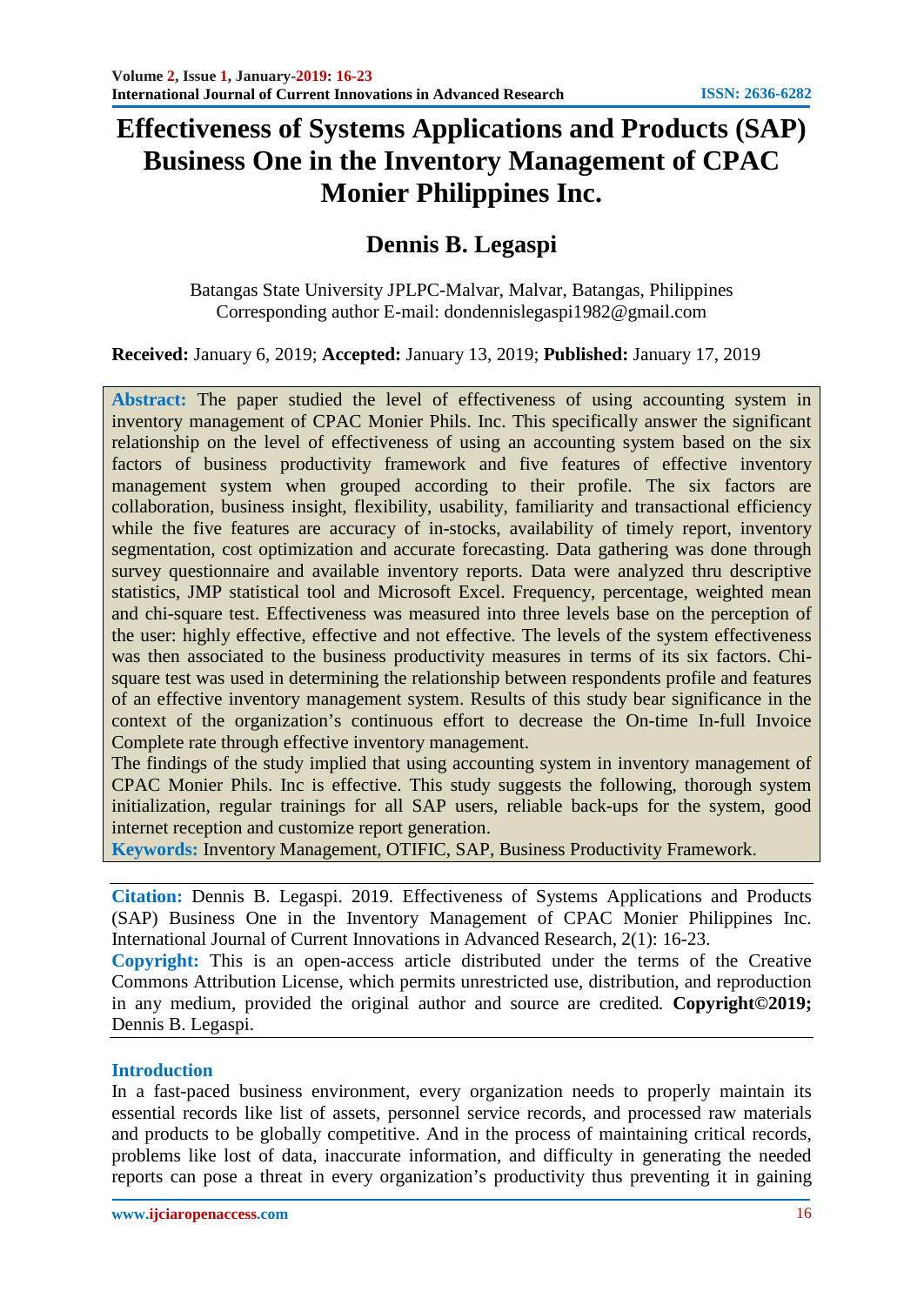competitive advantage among its peers. Information technologist implements an information system to an organization's business operations to solve the identified problems in maintaining an organization's records. Information system is a group of IT related components like computer hardware and software, telecommunication channels, storage devices, and updated procedures designed to perform specific tasks.

One of the leading information systems introduced in the market is the System Applications and Products (SAP). SAP Business One is an integrated enterprise system resource planning software that targets business software requirements of small and medium sized enterprises. CPAC Monier Phils Inc believed that SAP Business One is the best choice to maintain the company's day to day transaction. Concrete Product Aggregate Corporation (CPAC) Monier Phils Inc. is a joint venture between La Farge of France and Siam Cement of Thailand. It is engaged in manufacturing and distribution of concrete roof tiles and playing the business for ten years.

CPAC Monier is currently maintaining big bulk of finished goods including supplies, accessories and other assets. Inventory is one of the company properties that needs a thorough inspection, analysis and maintenance, in other words a company inventory should be managed well. Inventory management helps a company to provide accurate stocks for forecasting and timely reporting for business decision and strategy making. SAP has inventory module feature in their packages, CPAC believed that this is one of the best help in the inventory management of the company. It will also proved that SAP Business One will ensure that there will be a successful output in the status of the organization particularly in the On-Time In-Full Invoice Complete (OTIFIC) which is used in the evaluation of business productivity as a business unit of the directors who owns the organization. OTIFIC rate is computed based from the completion of Purchase Order of customers in relation to the actual deliveries served to the customers.

This research arises from the low OTIFIC rate that the company has experienced. As the company engaged in the manufacturing of concrete roof tiles, CPAC Monier Philippines Inc. is maintaining a big bulk of inventory. The company which is located at San Felix, Sto. Tomas Batangas. CPAC Monier Philippines Inc is the only manufacturer of concrete roof tiles who has its own production plant that uses machine in manufacturing roof tiles.

This research is made to help the company to find ways improve the management in terms of report generation and presentation in its inventory management by maximizing the full potential of SAP Business One information system. It will offer the advantages of using an information system in maintaining an organization's inventory by showing its benefits over file management approach. The comparison will be based from the six factors of business productivity measures adapted from Keystone Strategy Firm and from the good features of inventory management by Jon Schreibfeder. This research will also explain the basic transaction of inventory cycle of the SAP Business One focusing on the inventory module of the system. Aside from the basics of inventory module it will also explain the steps of the inventory turn-over of the CPAC Monier Philippines Inc.

### **Statement of the Problem**

This research paper entitled "The Effectiveness Of Systems Applications and Products Business One In The Inventory Management Of CPAC Monier Philippines" located in San Felix Sto. Tomas Batangas seeks to answer the following questions:

1. What is the personal profile of SAP Business One user at CPAC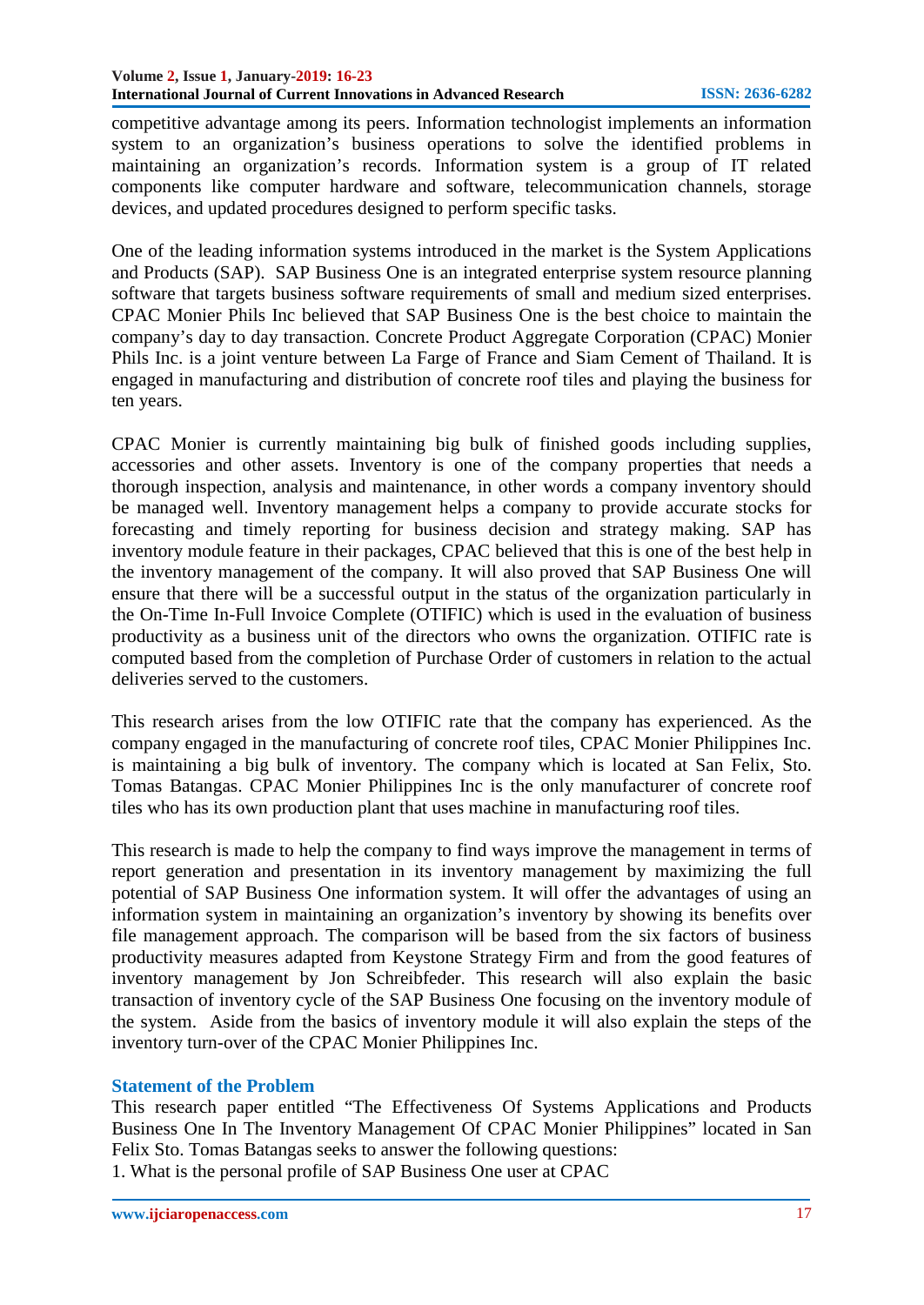Monier Phils. Inc. in terms of: 1.1 educational attainment; 1.2 job position; 1.3 length of service; and 1.4 type of SAP user?

2. What is the level of effectiveness of SAP Business One in the inventory management of finished goods based on the six factors of business productivity:

2.1 collaboration; 2.2 business insight; 2.3 flexibility; 2.4 usability; 2.5 familiarity; and 2.6 transactional efficiency?

3. Is there a relationship between the profile of respondents and their perception in the level of effectiveness of SAP Business One in the inventory management of finished goods based on the six factors of business productivity?

4. What is the level of effectiveness of SAP Business One at CPAC Monier Phils Inc in terms of the features of an effective inventory management system:

- 4.1 accuracy of in-stocks;`
- 4.2 availability of timely report;
- 4.3 inventory segmentation;
- 4.4 cost optimization; and
- 4.5 accurate forecasting?

5. Is there a relationship between the profile of respondents and their perception in the level of effectiveness of SAP Business One based on the features of an effective inventory management?

6. Is there a relationship between the six factors of business productivity and features of effective inventory management system?

7. What areas of the inventory management system at CPAC Monier Phils. Inc. need improvements?

### **Significance of the Study**

At the end of this study the researcher believed that the company as a whole will benefit, the top management for business strategy and decision making, the sales department for accurate forecasting, the finance department for accurate valuation and the researcher will also gain benefits from this research through continuous learning of innovative information which will help me grow more as an individual.

#### **Scope and Limitations**

The study generally covered the uses of SAP Business One information system in the inventory management of CPAC Monier Philippines. The study is limited on the SAP Business One Module only because there are other SAP Business information system existing. The study focused on the inventory cycle of the finished goods of CPAC Monier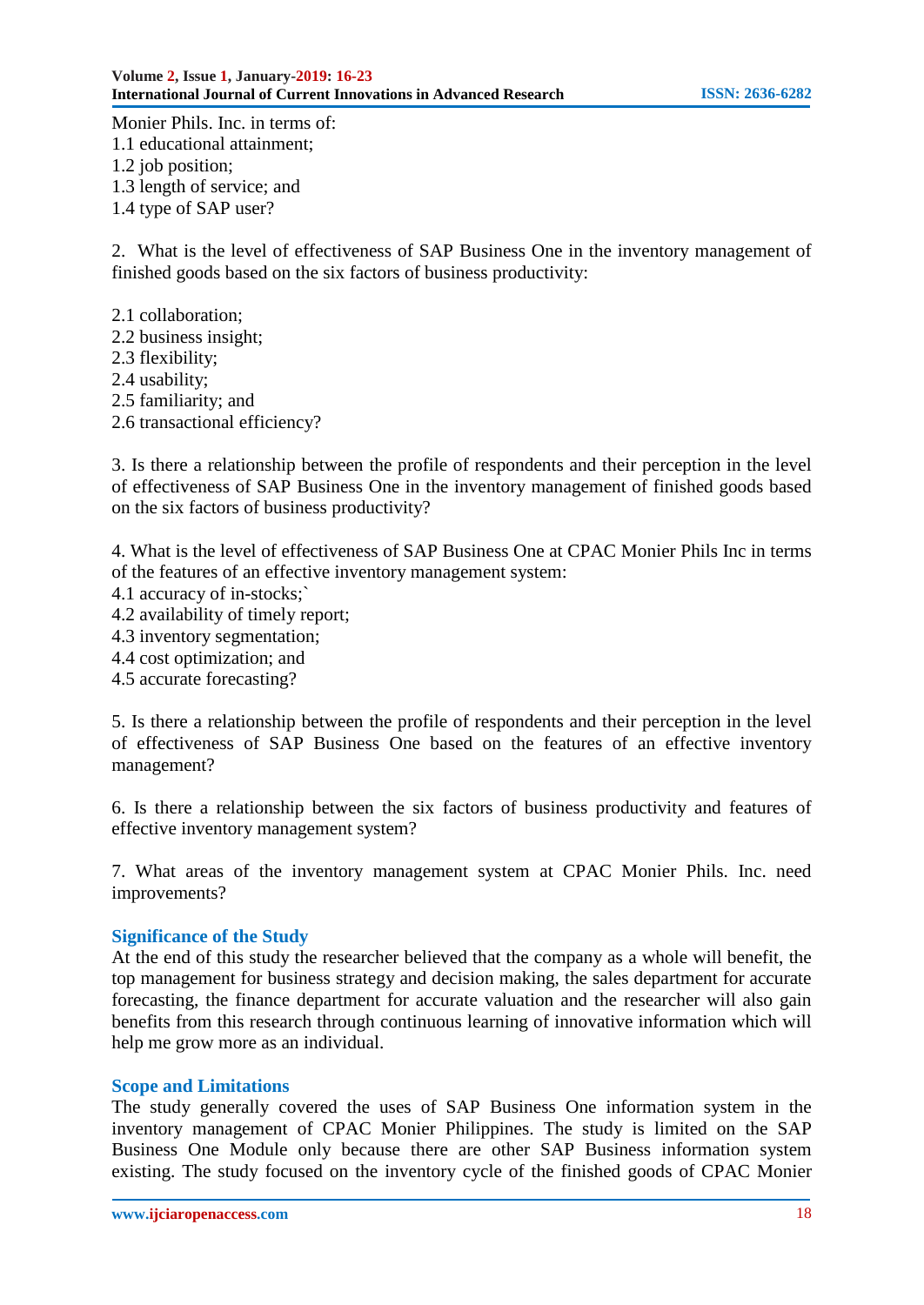#### **Volume 2, Issue 1, January-2019: 16-23 International Journal of Current Innovations in Advanced Research ISSN: 2636-6282**

Philippines. It focused from the production to the delivery of the roof tiles for the year 2008. This study will cover the inventory issues for the past two years that CPAC Monier Phils Inc is using the System Applications and Products Business One (SAP Business One). The basis of determining the effectiveness of SAP Business One will be the six factors of business productivity measures adapted from the study of Keystone Strategy Firm and the different features of effective inventory management.

This study was conducted based on the actual inventory movement of the company. It used historical transactions for the last 12 months of 2008. It compared the OTIFIC rate for the last 12 months of 2008. All the persons involved in the inventory management were interviewed regarding the help of using SAP Business One system. The information gathered was analyzed using a graphical presentation of the OTIFIC rate.

## **Theoretical Framework**

This chapter shows the theoretical framework based on the framework of Keystone Strategy Research firm under the direction of Dr. Marco Iansiti, a professor of Business Administration at the Harvard Business School. The framework is designed to show the effectiveness of using information system in relation to business productivity of a company. The business productivity is measured using six factors: collaboration, business insight, flexibility, usability, familiarity and transactional efficiency. The concept of inventory management and SAP business one is added in the framework to further explain the queries and questions of the readers. Inventory management and SAP business one concept are based from the results of the research conducted by the researcher in the internet.



**Figure 1. Business productivity measurement framework**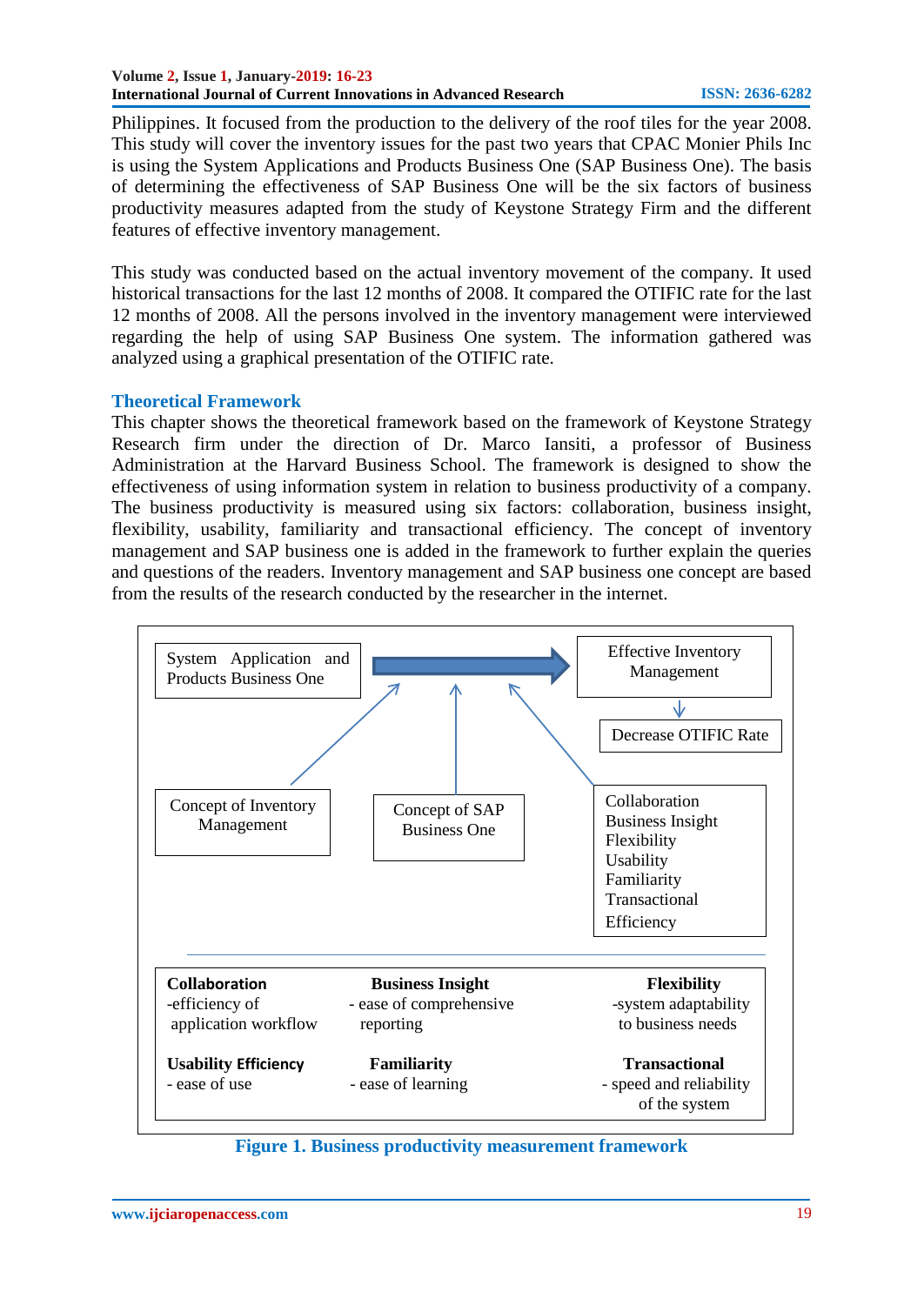## **Operational Framework**

The operational framework shows how this study was conducted. This will show how SAP Business One information system will help CPAC Monier Phils to effectively manage their stocks. A survey was conducted by the researcher to all the employees with access to the inventory module of SAP business one, the questionnaire in the survey is based from the six factors used in measuring the business productivity pattern from the model made by Keystone Research firm.



**Figure 2. Research Paradigm**

# **Research Design**

The main focus of the study is to determine the effectiveness of using Systems Applications and Products Business One. The descriptive method of research was used in this study, through the primary data gathered from the survey. Correlation will be use in determining the relationship between respondents profile, six factors of business productivity and features of effective inventory management system.

The assessment was focused on the factors identifiable with business productivity measures pattern from the framework in the study conducted by Keystone Strategy Research firm, and from the features of a good inventory management according to Jon Schreibfeder.

# **Sampling design**

A purposive sampling technique under the non-probability category was used in the study. Total sampling means restricted sampling where the researcher would choose all the respondents to get the total percentage of the population. Primary data were gathered from all the employees of CPAC Monier Phils. Inc with access to the Inventory Module and other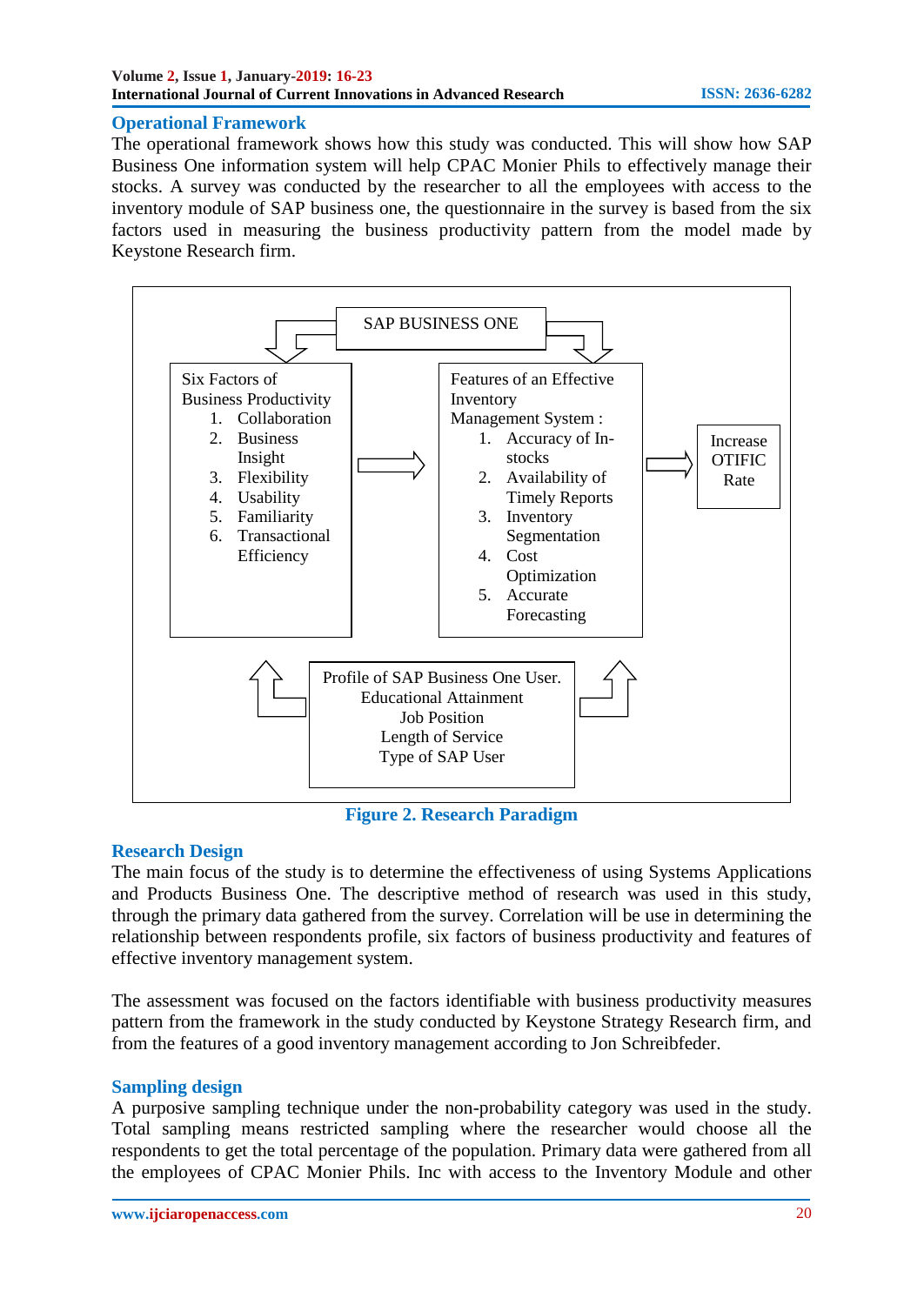modules of SAP Business One, primary data were collected using the questionnaire and interview methods.

#### **Respondents of the study**

A total of twelve persons are the respondents of this study. The respondents are composed of the logistics coordinator, the warehouse officer, the purchasing officer, the sales and administration coordinator and her assistant, accounting supervisor, cost accounting officer, production supervisor, production secretary, credit and collection officer and her two assistant and other employee who has concerns with the inventory. The managers and CEO's were considered in the interview and survey but based only on their availability.

Effectiveness was measured into three levels base on the perception of the user: highly effective, effective and not effective. These levels are based from the ratings given by the respondents on the survey given to them. The levels of SAP Business One effectiveness was then be associated to the business productivity measures in terms of its six factors. (collaboration, business insight, flexibility, usability, familiarity and transactional efficiency). Chi-square test (Correlation) was used in determining the relationship between respondents profile and features of an effective inventory management system.

#### **Findings**

1. On the profile of respondents,83 percent of the respondents are college graduates and 17 percent of the respondents have master's degree. The frequency distribution according to educational attainment shows that all respondents are capable of analyzing the capability of an information system. Seventeen percent of the respondents are supervisors, 25 percent are officers and 58 percent are staff. This shows that more than 40 percent of the respondents are officer and supervisor which make the results more reliable since they are the ones with more access and transactions that deal with SAP Business One. Around 67 percent of the respondents stayed for the company for less than three years, 25 percent has served for four to six years and eight percent is working in CPAC Monier for more than seven years. Even though there are more respondents who stayed for less than three years, the result is still reliable since SAP Business One information system is only implemented three years ago. SAP Business One has different types of users, eight percent of the users is considered a super user or user who has no limitation on the use of the system, 58 percent are professional user, these are users who have licensed but have limitations of access in the system and 33 percent are CRM users or users who can only view SAP Business One information system.

2. On the level of effectiveness of SAP Business One information system based on six factors of business productivity, the respondents assessment indicate that all of the six factors of business productivity which are collaboration, business insight, flexibility, usability, familiarity and transactional efficiency are all effective in the features of SAP Business One information system that is used in CPAC Monier Phils Inc. Of the six factors of business productivity, SAP Business One information system is most effective in terms of usability based on the perception of the user. This shows that SAP Business One is user friendly and can easily be navigated.

3. On the relationship between the profile respondents and their perception on the level of effectiveness of SAP Business One based on the six factors of business productivity, the respondent assessment indicates that there is no association between the profiles respondents to their perception on the level of effectiveness of using SAP Business One information system in CPAC Monier Phils. Inc. Among the respondent's profile, job position is the most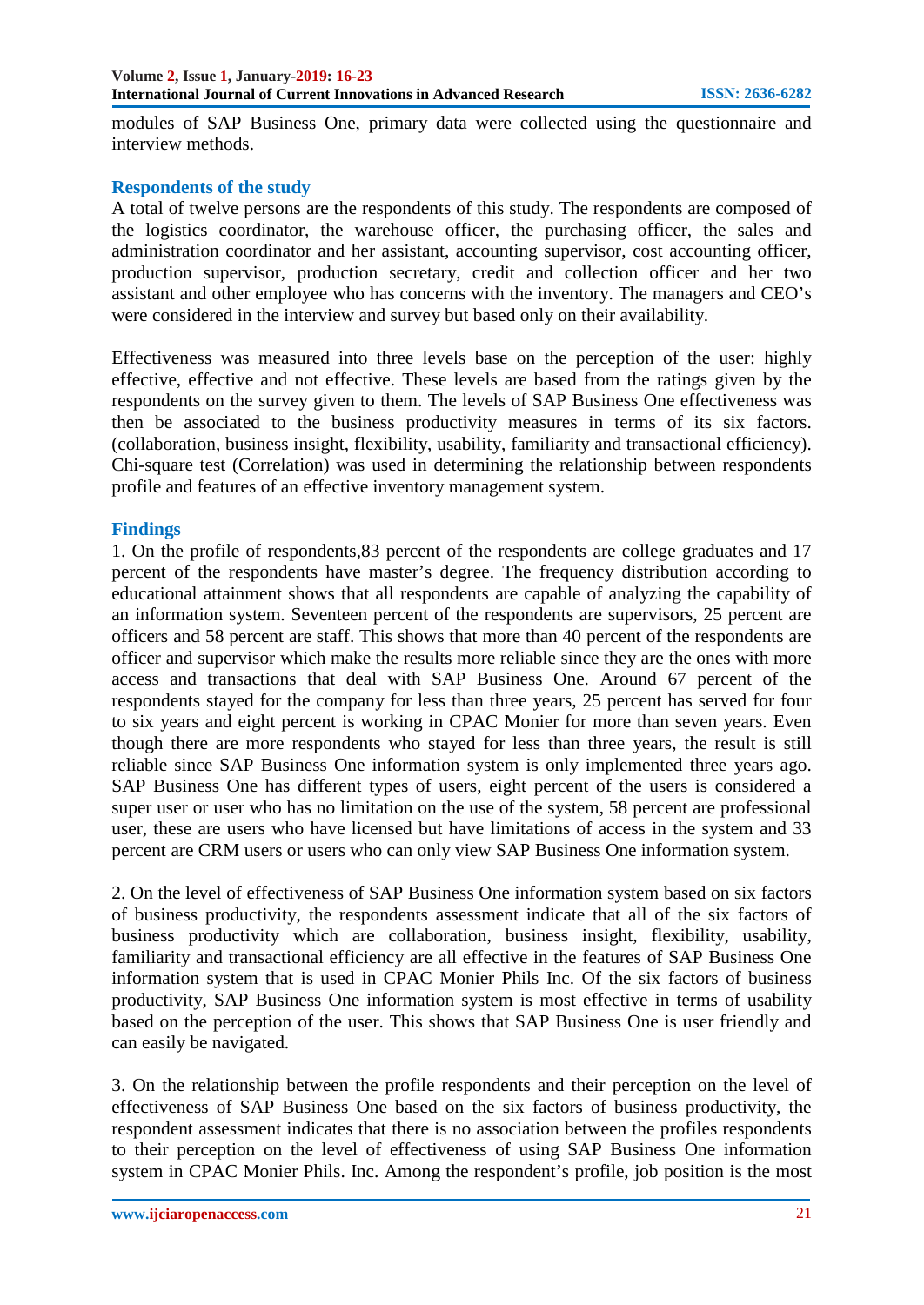likely to have significance in most of the six factors of business productivity since most of the features of SAP are manipulated by employees who has higher position.

4. On the level of effectiveness of SAP Business One based on features of an effective inventory management the respondent assessment indicates that all of the features of an effective inventory management such as accuracy of in-stocks, timely reports, inventory segmentation, cost optimization and forecasting are all effective in the features of SAP Business One information system that is used in CPAC Monier Phils Inc. Among the features of an effective inventory management system, based from the perception of the user, SAP Business One is most effective in terms of inventory segmentation. Inventory segmentation is very helpful in a company that maintains big bulk of inventory just like CPAC Monier Phils Inc. This indicates that SAP Business One information system is effective in properly managing the inventories of a company.

5. On the relationship between the profile respondents and their perception on the features of effective inventory management, the respondent assessment indicates that there is no association between the profile respondents to their perception on the features of effective inventory management by using SAP Business One information system in CPAC Monier Phils. Inc.

6. On the relationship between the six factors of business productivity and features of effective inventory management, usability is the only factor which shows that there is weak and not significant relationship between the two factors. This is because usability deals with the uses of system itself and is not concerned with the process of inventory management.

7. On the aspect of SAP Business One that need improvements, most of them said that the initial implementation should have been done in a more thorough manner. Report generation was also one of the most concerned areas of SAP Business One user especially the officers and supervisory levels. Trainings and pre testing are also one of those major concerns of the SAP users. Aside from report generation, trainings and initial implementation, power interruption and internet connections are the other concerns of the SAP Business One users of CPAC Monier Phils. Inc.

### **Recommendations**

In general, it is recommended that CPAC Monier Phils. Inc. should continue to use SAP Business One information system in their inventory management and other transactions such as financial, banking, sales and production because the results shows that SAP Business One is effective based on the perception of the user in the level of effectiveness based on the six factors of business productivity and features of an effective inventory management system.

CPAC Monier Phils Inc uses SAP Business One as their information system for more than two years. Some of the recommendations of the researcher are the following, thorough system initialization, regular trainings for all SAP users, reliable backups for the system, good internet reception and customize report generation. On inventory management system, customize inventory segmentation is the area which most of the respondents wanted improvements.

It is also recommended to improve the level of effectiveness of SAP Business One in the inventory management system of CPAC Monier Phils Inc. Trainings and seminars will help the SAP user to fully utilize the features of the system. It is also recommended to maximize